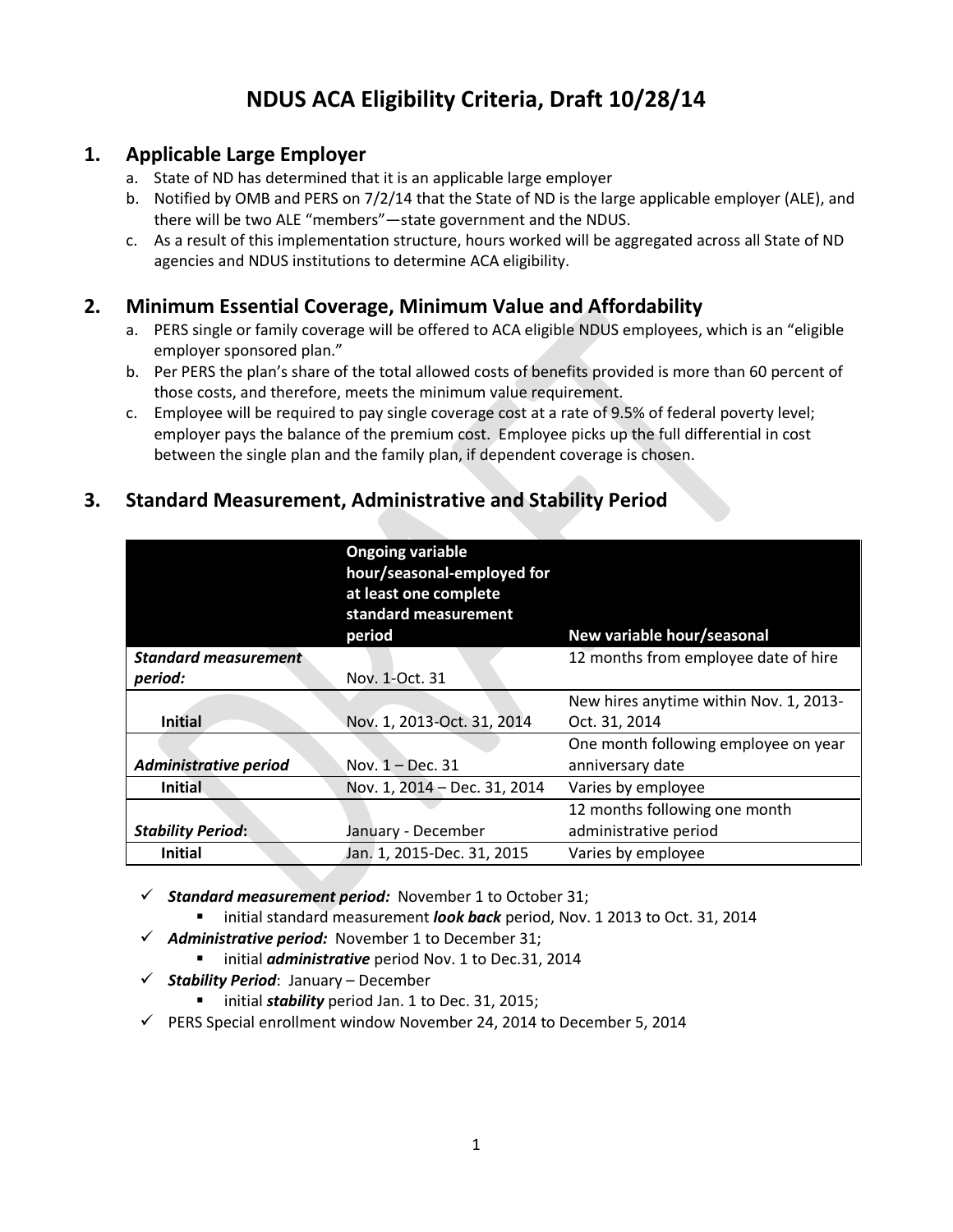## **4. Waiting Period**

- a. Ongoing variable hour and seasonal employees: Variable hour and seasonal ongoing employees will be subject to the standard measurement period (Nov 1-Oct 31), and if deemed eligible for ACA coverage during the November-December administrative period, they will be offered covered effective January 1, the beginning of the stability period. NDUS will track hours by month and measure after first full standard measurement period.
- b. New variable or seasonal employees combined length of initial measurement period and administrative period, deemed to be full-time, will not exceed the first of the month following the new employee's one-year anniversary from hire date as follows:
	- i. who at the time of hire are reasonably expected to work 30 hours a month will be offered coverage first of month following hire date. At beginning of following year's measurement period they become on-going employees and subject to standard measurement period.
	- ii. cannot determine at the time of hire whether they will reasonably be expected to work 30 hours a month will be subject to an initial 12 month measurement period, from date of hire, to determine ACA eligibility. If during initial measurement period,
		- a. the employee actually worked more than 30 hours a month, following a one month administrative period, employee will be eligible for coverage the first day of the month of the employee's unique stability period.
		- b. the employee actually did not work more than 30 hours a month during the measurement period, no offer of coverage will be made.

## **5. Eligible Employees and Dependents**

- a. Employee is defined as common law employees, regardless of age-- people performing services for pay over which the institution has a sufficient degree of control, as defined by the IRS
- b. Dependents are defined as a child (does not include step or foster children) of an employee who has not attained age 26.
- c. Child is considered dependent for the entire calendar month during which s/he attains age 26.
- d. Excludes a child who is not a US citizen or national from the definition of dependent, unless the child is a resident of a county contiguous to the US or is within the exception for adopted children described in section 152(b)(3)(B).

## **6. Effective Date**

a. The NDUS will begin offering ACA insurance coverage effective Jan 1, 2015 to qualified employees per ACA requirements and these eligibility criteria.

## **7. Monthly Equivalency**

- a. For the purposes of determining full-time employee status, the NDUS will use the following to determine full-time status, based on hours of service and hours for which payment is made or due.
	- i. For new hires, only facts and circumstances at the employee's start date be considered. Therefore, only hours of work anticipated for the period under contract will be considered, since employment in future terms is based on enrollment and other operational needs and, as a result, is uncertain.
	- ii. For new hires, 30 hours per week or 130 hours per month will be used.
	- iii. For the look back period, 1,560 hours per year will be used, except if an employee is trending at 130 hours per month.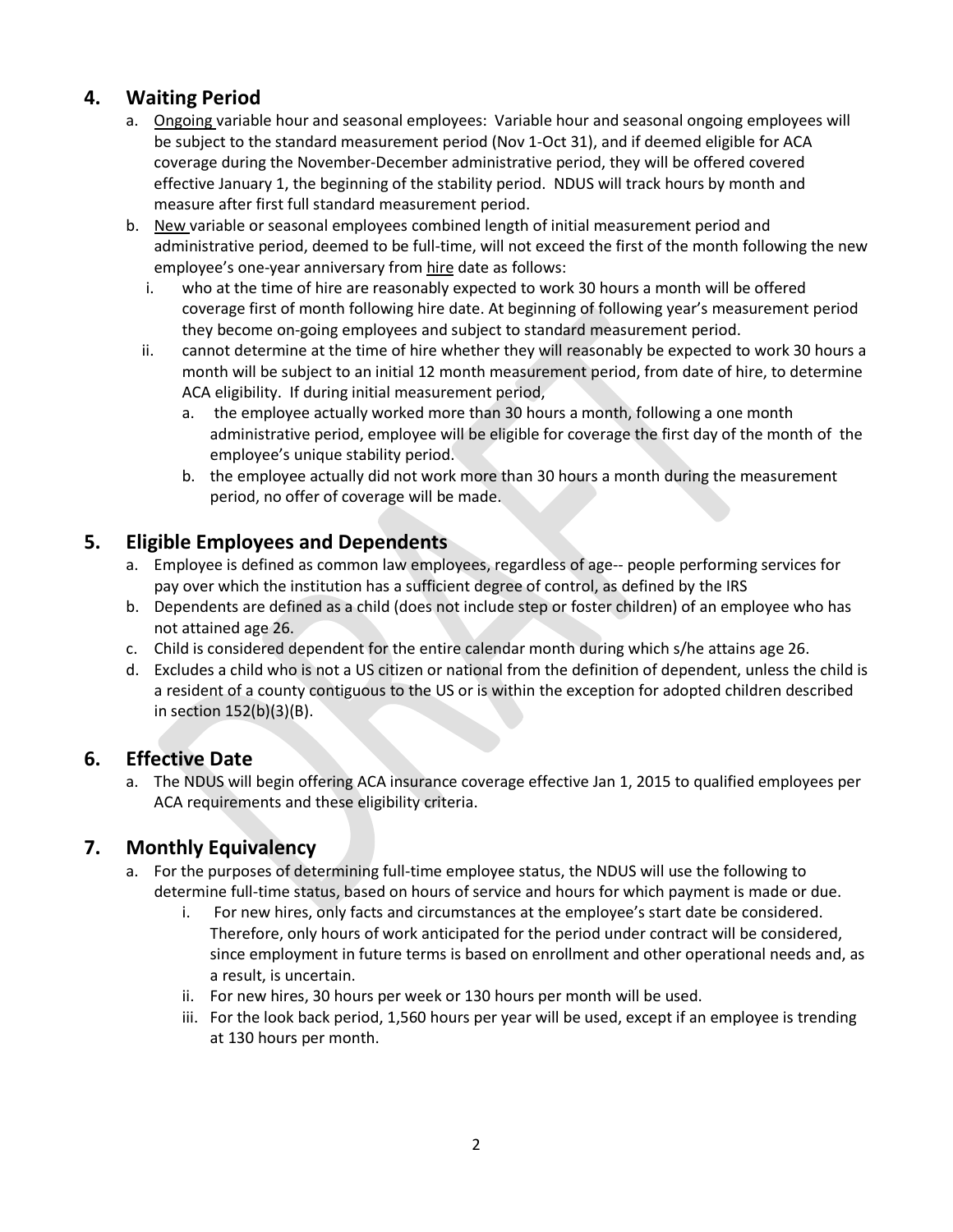## **8. Seasonal Employees**

- a. The NDUS will utilize the federal ACA definition for seasonal employees which means an employee in a position for which the customary annual employment is six months or less; subject to rules of change in employment status before the end of the initial measurement period.
- b. Customary means that by the nature of the position an employee in this position typically works for a period of six months or less, and that period should begin each calendar year in approximately the same part of the year, such as summer or winter.
- c. For employees that may have two or more "seasonal" periods within a single measurement period, appropriate break in service rules will be applied to determine status.
- d. A look-back measurement period, including the use of an initial measurement period will be used for seasonal employees, in the same manner as variable hour employees.

## **9. Hours of Service**

.

- a. New position descriptions will clearly reflect expected work hours, with limited exceptions
- b. Job advertisements will clearly reflect expected work hours, with limited exceptions
- c. Employment contracts will document expected work hours, with limited exceptions
- d. Consider whether the employee is replacing an employee who was previously full-time, and is the position comparable.
- e. For variable hour and seasonal employees, hours of work will be documented at time of hire and used for determination of ACA eligibility; except for limited positions as noted in eligibility criteria, where other equivalency methods will be used to determine ACA eligibility

## **10. Application of Hours of Service to Certain Employees**

- *a. Part-Time Academic Staff and Graduate Teaching Assistants, with assigned credit hour production*
	- i. In order to properly recognize the various institutional missions across the NDUS; varying teaching expectations within a campus; and also analysis of part-time faculty workload, the NDUS adopts a reasonable method for crediting hours of service that is consistent with section 4980H. The NDUS equivalency methodology will be as follows:
	- ii. The following NDUS institutions, BSC, LRSC, WSC, NDSCS, DSU, MiSU, and DCB, will consistently credit a teaching employee with 2.5 hours of service for each hour of teaching or classroom time, with hours adjusted for compressed course schedules. The 2.5 hours credits the employee with related tasks such as class preparation and grading for each hour of teaching/class time, plus any outside of the classroom time the faculty member spends performing duties s/he is required to perform (such as required office hours or required attendance at faculty meetings).
	- iii. The following NDUS institutions, UND, NDSU, MaSU, and VCSU, will consistently credit a teaching employee with 2.67 hours of service for each hour of teaching or classroom time, with hours adjusted for compressed course schedules. The 2.67 hours credits the employee with related tasks such as class preparation and grading for each hour of teaching/class time, plus outside of the classroom time the faculty member spends performing duties s/he is required to perform (such as required office hours or required attendance at faculty meetings).
	- iv. For the initial look back period campuses will internally document and maintain calculations of hours worked per the methodology above. Hence forth, including for the Fall 2014 academic term, hours worked will be documented in initial employment contracts and tracked based on the employment contract FTE percentage.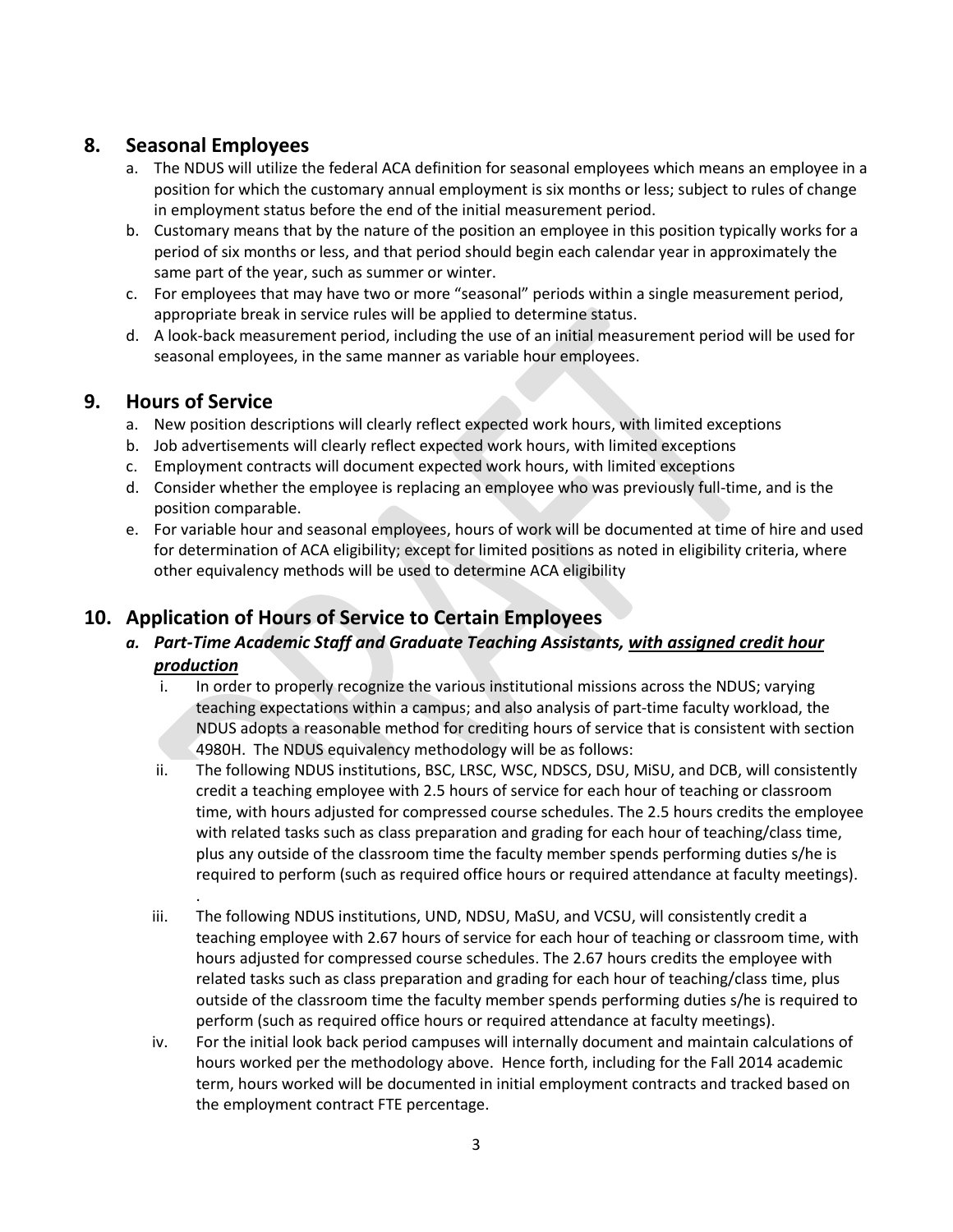#### b. *Part-Time Academic Staff and Graduate Teaching Assistants, without assigned credit hour production (e.g. clinical faculty, advisors, etc.)*

i. Actual hours worked on an hour-for-hour basis will be used in determining eligibility.

#### c. *Student Employees*

- i. NDUS offer of option to participate in the student health insurance (currently United Health Care) plan does not substitute for an offer of PERS health insurance plan under ACA rules, since the student health insurance plan is not considered "employer sponsored coverage"
- ii. UND only: Medical residents and Coop Flight Instructors at UND are temporary employees covered by an ACA compliant employer sponsored health insurance plans. Therefore, these employees will be offered health insurance upon employment.
- iii. Work study hours (fed'l or similar state funded programs) will not be counted in 30 hour test and hours will not be tracked
- iv. Internship hours paid by NDUS campus will be counted in 30 hour test, unpaid internships (working for class credit only) will not count in 30 hour test.
- v. Actual work hours will be tracked for ACA testing.
- vi.

#### d. *Graduate Research and Service Assistants*

- i. NDUS institutions contracts for these employees will specifically:
	- a. state the number of hours required to perform the position duties. For educational purposes, NDUS campuses limit hours worked to no more than 20 hours per week. The supervisor will carefully determine the hours required to perform work functions, and where possible, disaggregate from these work hours, the hours spent serving educational purposes;
	- $\checkmark$  recognize that the contract hours do not include educational pursuits;
	- $\checkmark$  state that the employee will be personally responsible for ensuring they do not exceed contract hours in any week, without prior supervisor approval; and, should they fail to adhere to contact hours, it could lead to workplace discipline, including possible termination;
	- $\checkmark$  require employee and supervisor approval.
- ii. Supervisor is responsible for maintaining agreed-upon work schedule and must carefully consider the impact of authorizing additional work hours.

#### e. *Resident Assistants (RA)*

NDUS eligibility criteria regarding RA's is intended to recognize that RA's are required to be on-call at their primary academic year home and is also consistent with Department of Labor Fair Labor Standards Act regarding hours worked.

The North Dakota University System will calculate the ACA eligibility of Resident Assistants by including the following hours:

- i. All on-call hours, when the Resident Assistants activities or physical location are restricted.
	- $\checkmark$  Shifts less than 24 continuous hours will be counted hour for hour, including sleep hours
	- $\checkmark$  Shifts 24 continuous hours or greater will be counted hour for hour, less 8 hours sleep time for every 24-hour period, provided the Resident Assistant is able to get a minimum of five hours of uninterrupted sleep anytime during a 24-hour period.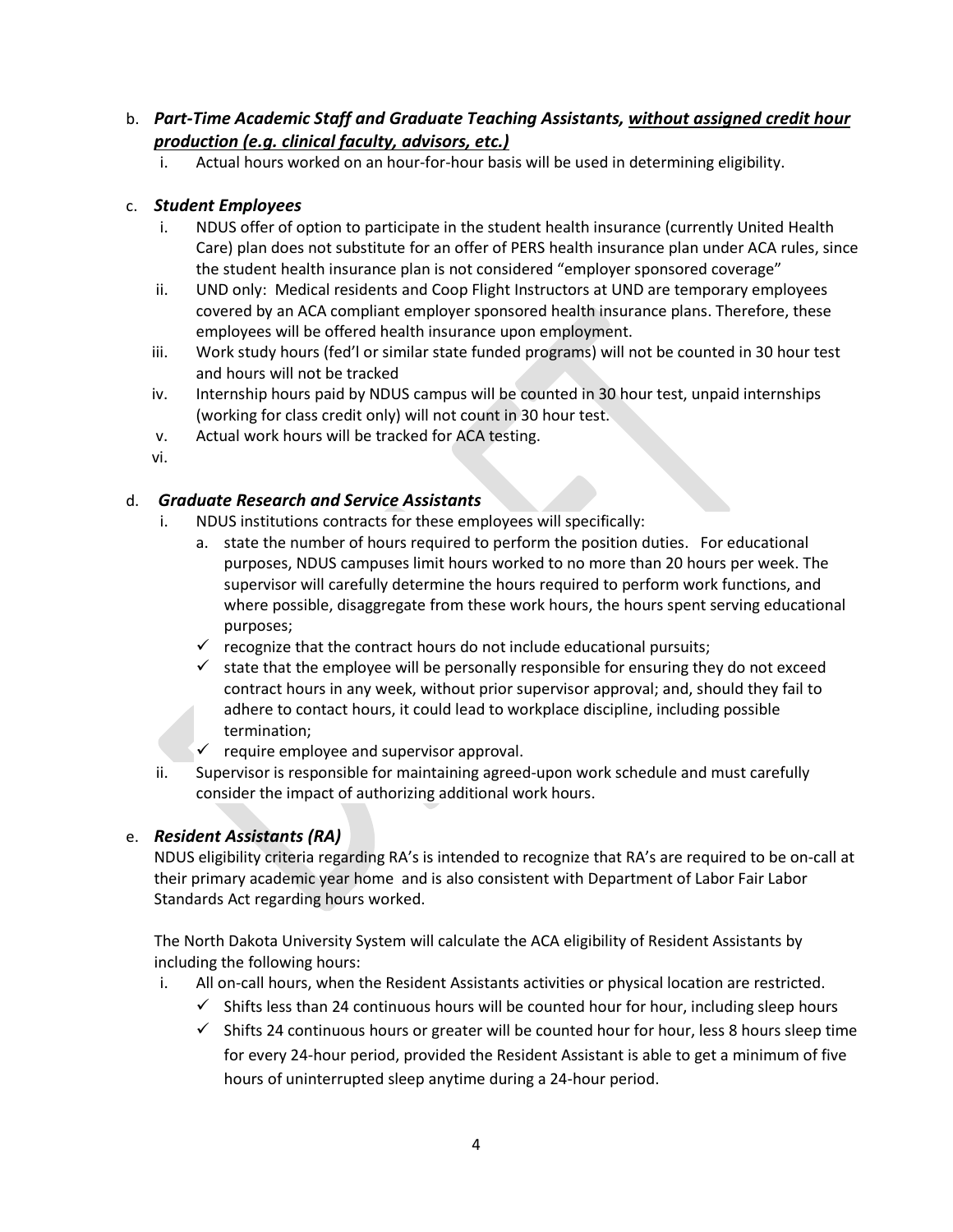- ii. Hour-for-hour time for any other required mandatory meetings and service hours outside of oncall time computed above
- iii. Value of stipends, housing, and other forms of compensation will be considered pay for purposes of calculating minimum wage.

#### f. *Part-Time Athletic Coaches*

#### The NDUS will:

- i. For campus recognized sports (e.g. football, basketball, hockey, volleyball, etc.) position
	- $\checkmark$  if determined to be seasonal (works 6 months or less during a recognized designated season), no ACA offer of insurance will be made; subject to break in service rules
	- $\checkmark$  if not deemed seasonal and paid a stipend, in lieu of salary or hourly pay, NDUS will automatically assume employee is ACA eligible and an offer of ACA coverage will be made at time of hire.
- ii. If sport specific (e.g. athletic conditioning, cheerleading, etc.) position, hours worked and related hourly pay will be identified at time or hire and used for the basis of determining ACA eligibility.

Breaks in service during a sport season (e.g. recruit in June, off in July, regular sports season August – October) do not necessarily constitute a break in service, unless break is over 26 weeks, at which point can treat as a new employee.

## **11. Volunteers**

- a. Hours worked by a volunteer who does not receive (and is not entitled to receive) compensation in exchange for the performance of services are not treated as hours of service
- b. Volunteers can be considered "bona fide" volunteers, and therefore are not treated as hours of service if only compensation is:
	- i. reimbursement for reasonable expenses incurred in the performance of services by volunteers, or
	- ii. reasonable benefits (including length of service awards), and nominal fees, customarily paid by similar entities in connection with the performance of services by volunteers

## **12. Rehire Rules**

The NDUS adopts both the mandatory and optional parity re-hire rules as set forth in the federal regulations as follows:

- a. Employees are considered on-going if they have completed a full standard measurement period.
- b. An employee who resumes providing service to an applicable large employer (includes service both to state agencies and within the NDUS) after a period during which the employee was not credited with any hours of service may be treated as having terminated employment and having been rehired, and therefore may be treated as a new employee upon the resumption of services, only if the employee did not have an hour of service for the applicable large employer for a period of at least 26 consecutive weeks immediately preceding the resumption of services.
- c. An employee may also be treated as a re-hire after a shorter period of at least four consecutive weeks during which no hours of service were credited if that period exceeded the number of weeks of that employee's period of employment with the applicable large employer immediately preceding the period during which the employee was not credited with any hours of service (e.g rehired employee's break in service is between 4-26 weeks for Educational), you may treat as new employee if break exceeds the length of prior service.
- d. The NDUS will restart measurement periods for new employees.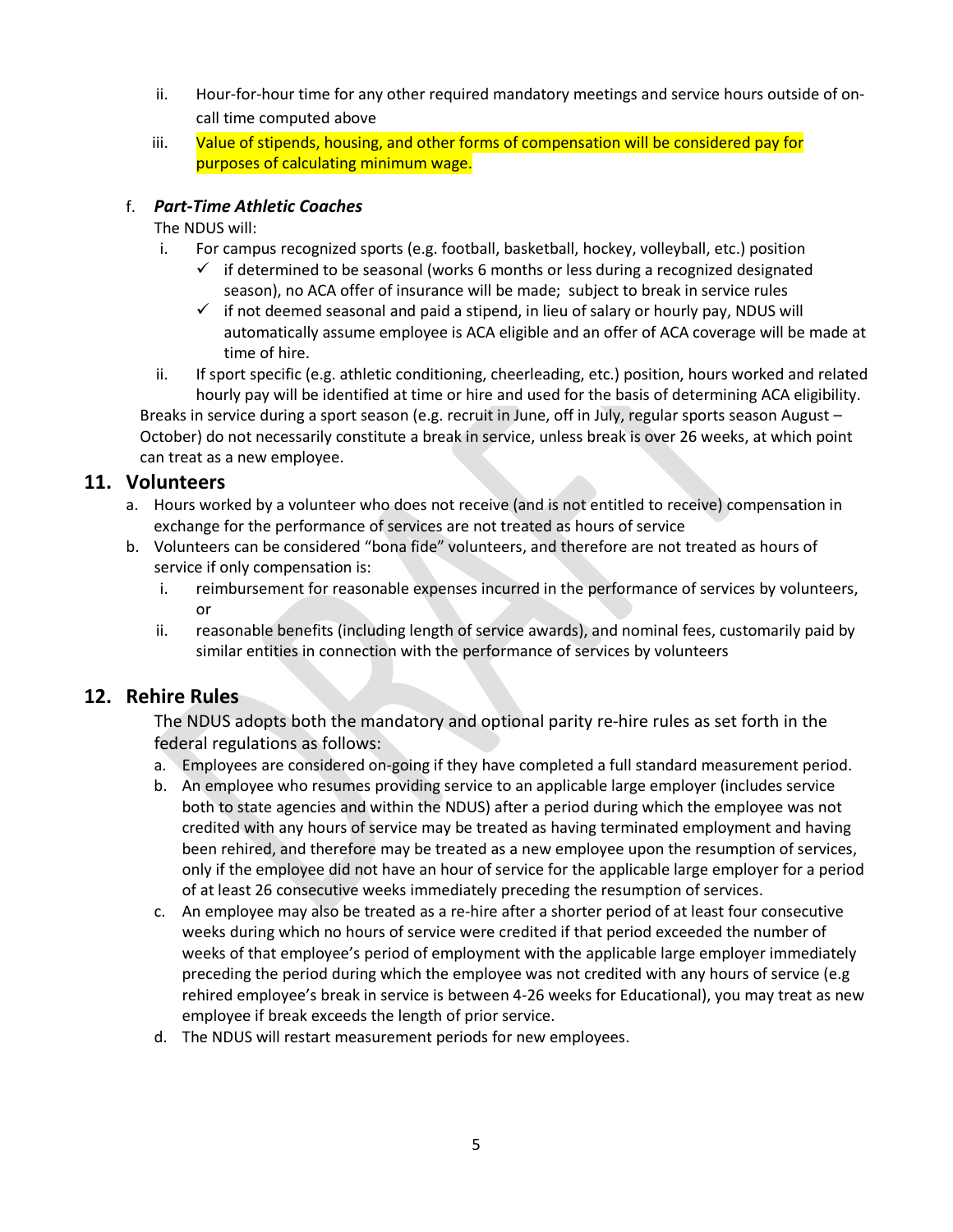## **13. Break In Service Rules for Continuing Employees**

- a. For purposes of applying the look-back measurement method to a returning employee not treated as a new employee, the NDUS will use the averaging method for special unpaid leave for the look back measurement period.
- b. Special unpaid leave is unpaid leave subject to FMLA, USERRA, or jury duty.
- c. The NDUS will employ the averaging method that provides an employment break period is a period of at least four consecutive weeks (disregarding special unpaid leave), measured in weeks, during which an employee is not credited with hours of service.
- d. In no case, will the NDUS exclude (or credit) more than 501 hours of service during employment break periods in a calendar year. No limit applies to special unpaid leave.
- e. See appendix 1.

## **14. Dual Coverage**

- a. Per PERS guidelines, 100% employer paid dual coverage will not be offered to both married spousal state employees.
- b. Insurance will be offered to the first spouse employed by the state and their respective employing agency or institution will pay for coverage. The subsequently employed spouse will be asked to sign a "decline of health insurance coverage", which will acknowledge that other spouse already has 100% employer paid family coverage, and thereby satisfies ACA coverage requirements for the second employing spouse. This "decline of health insurance coverage" form will need to be obtained each Administrative period (SFN60711).
- **c.** Should the first spousal employee terminate employment, the second spousal employee will have the option for coverage at that time.

## **15. Decline of Offer of Coverage**

- a. Decline of offer coverage form (SFN 60711) should be obtained during each administrative period after offer is made to employee.
- b. Forms should be maintained according to payroll records retention schedule.
- c. The employee wavier of insurance remains in effect for an entire stability period. Therefore, if an employee transfers from a state agency to a university during the stability period in which the employee waived coverage, the university may rely on the employee's waiver for the duration of the stability period applicable to the employee's position at the state agency. Once the stability period ends, the university must determine the employee's status and offer the employee coverage accordingly.

## **16. Employee Anniversary Date for Measurement Period**

a. For new variable hour employees, their initial twelve month measurement period begins on date of hire. Each individual employee anniversary date will need to be monitored separately.

## **17. Who Pays When Employee Crosses Agencies/Institutions**

a. If employed in consecutive positions with more than one agency/institution (e.g. student works for Parks and Rec in summer, terminates employment there, and works for NDUS during school year). If at the time of hire it cannot be reasonably determined they will work 30 hours a week or 130 hours a month, they would fall into the look back period. If based on the look back period they meet the ACA definition, they would be offered insurance by the agency/institution they are employed with at the time, and that agency/institution would be responsible for the cost of coverage.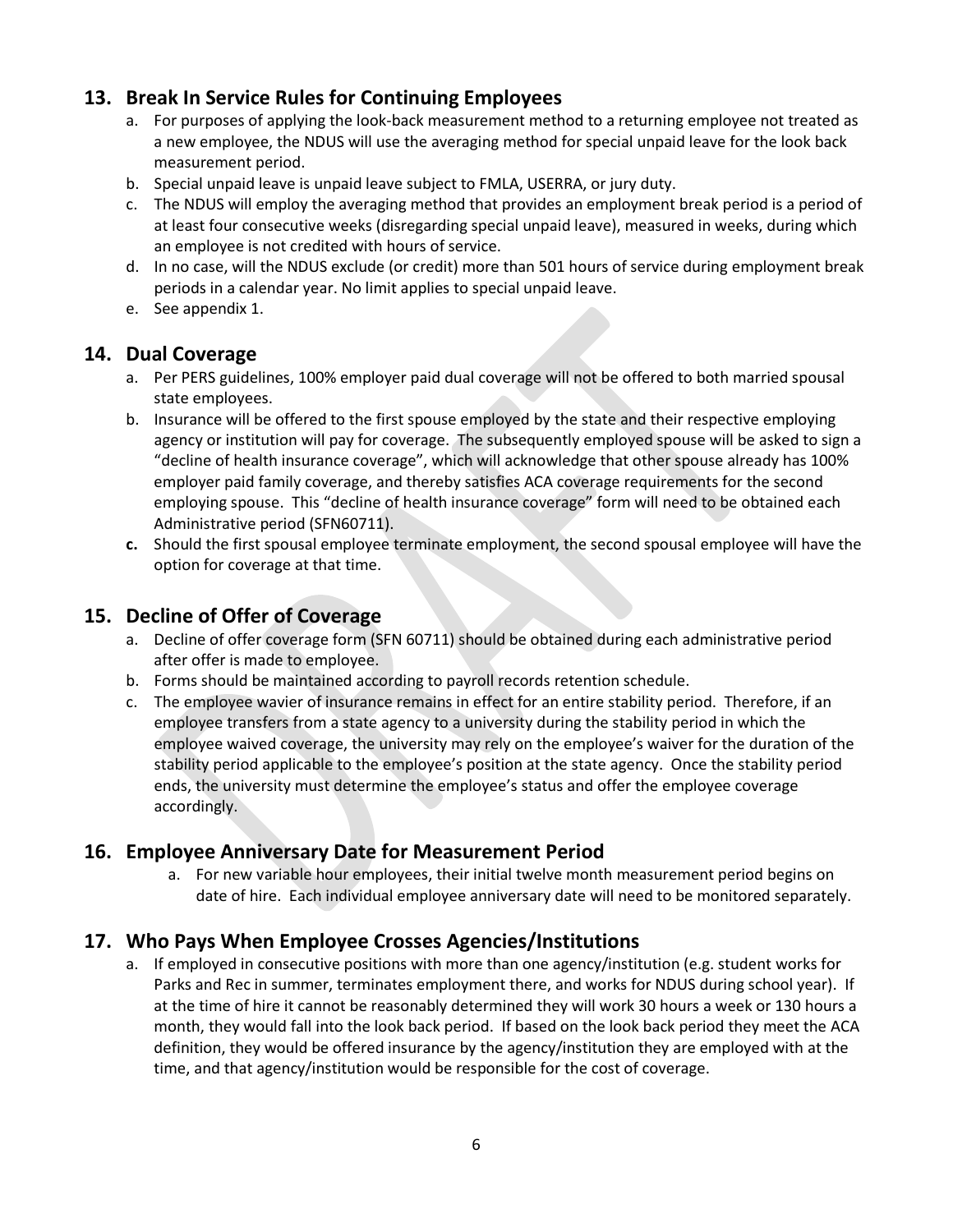- b. Consistent with State of ND guidance, if employee is simultaneously employed by two agencies/institutions, the agency/institution that first hired the employee would be responsible for the cost of insurance.
- c. If an employee transfers from a state agency to a university during a stability period in which the state agency has determined the employee is full-time, the university must treat the employee as a full-time employee and offer the employee coverage for the duration of the stability period, regardless of whether the employee will be full-time at the university. Must treat the employee as full-time for the duration of the stability period applicable to her/his position at the state agency. Once that stability period ends, the university may apply to determine the employee's status. However, the university must include the employee's hours of service at the state agency when applying its measurement period.

## **18. Penalties**

- a. Unaffordable coverage (9.5% or plan covers less than 60% of health care expenses). \$3,000 (adj. annually) per FTE employee who opts out of employer insurance and obtains insurance through the exchange and qualifies for federal subsidy
	- i. Individuals only eligible for subsidized coverage in state health exchange if their household income is between 100% to 400% of the federal poverty level (for 2014: single \$11,670- \$46,680; family of four \$23,850-\$95,400)
	- ii. Penalty calculated and assessed at institutional level
- b. Offer minimum essential coverage to substantially all of its full-time employees: Offer of coverage to all FT employees that meet federal definition (70% coverage in year 1; 95% coverage in year 2) **AND individual qualifies for tax subsidy**. If not meet coverage % penalty is \$2,000 (adj. annually) x each full-time State employee
	- i. Penalty calculated and assessed at NDUS level

## **19. Reporting Requirements**

- a. PERS Plan is considered a "Fully Insured" plan for reporting purposes, therefore beginning in January 2016, the NDUS, along with BCBS will report as follows:
	- i. BCBS reports 6055 (1095B and 1094-B)
	- ii. NDUS reports 6056 (1095C provided to each enrollee; 1094C file to IRS along with all Forms 1095C)

## **20. Payroll Deduction/Direct Deposit**

- a. The NDUS will submit payment (both employer and employee shares) for ACA eligible participants to PERS each month on the last day of each month.
- b. The employee portion of the premium will be set up as a payroll deduction. If employee pay is not adequate to cover the premium, the employee will be notified of amount due. The employee will have a30-day grace period following the due date of the premium payment (typically the first day of each month) in which he or she may make payment. If the individual does not make payment within the 30-day grace period, coverage may be cancelled.

## **21. Marketplace Notice**

a. Notice of Coverage options will be provided to all new employees within 14 days of hire as part of the hiring process. In the short-term, the form will be manually distributed.